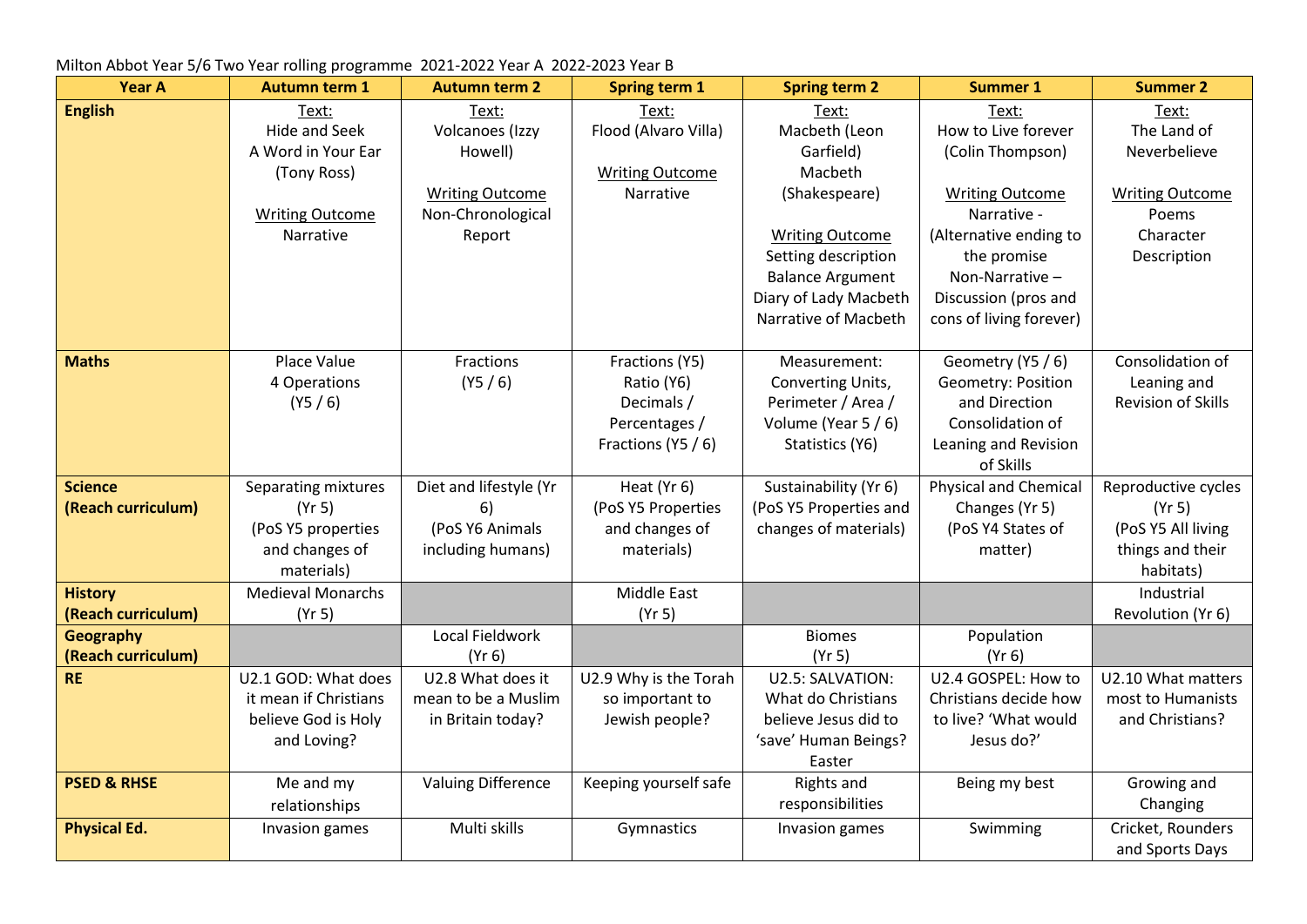## Milton Abbot Year 5/6 Two Year rolling programme 2021-2022 Year A 2022-2023 Year B

| Art                      | Lousie Bourgeois:       |                          | <b>Claude Monet: Paint</b> |                           | Still Life: Charcoal    |                         |
|--------------------------|-------------------------|--------------------------|----------------------------|---------------------------|-------------------------|-------------------------|
|                          | Sculpture               |                          | Impressionism              |                           | Artists: Camargo and    |                         |
|                          |                         |                          |                            |                           | Cezanna                 |                         |
|                          |                         |                          |                            |                           |                         |                         |
| <b>Design Technology</b> |                         | <b>Textiles</b>          |                            | <b>Electrical Control</b> |                         | Cooking and             |
|                          |                         |                          |                            |                           |                         | Nutrient                |
| <b>Music</b>             |                         | <b>Rhythmic Notation</b> |                            | Samba                     |                         | <b>Melodic Notation</b> |
|                          |                         |                          |                            |                           |                         |                         |
|                          |                         |                          |                            |                           |                         |                         |
| <b>Computing</b>         | <b>Digital Literacy</b> |                          | <b>Computer Science</b>    |                           | <b>Online Safety</b>    |                         |
|                          | Search Engines, fake    |                          | (Programming)              |                           | Online Protection,      |                         |
|                          | Information, Crediting  |                          | Coding, algorithms,        |                           | Communication,          |                         |
|                          | Information, Key        |                          | debugging                  |                           | Reputation, Bullying,   |                         |
|                          | words                   |                          |                            |                           | Health                  |                         |
| <b>French</b>            | <b>Introductions</b>    | <b>Opinions</b>          | <b>Verbs</b>               | <b>Verbs</b>              | Using language for      | Using language for      |
|                          | Facts on the            | Giving opinions on       | Explaining how many        | Describing my pets        | practical purposes      | practical purposes      |
|                          | francophone world +     | animals                  | animals I have and         |                           | Describing the types    | Prices / buying pets    |
|                          | introductory            |                          | don't have.                |                           | of animals I would like | in a pet shop           |
|                          | conversations +         |                          | Talking about age          |                           | in a pet shop           |                         |
|                          | classroom language      |                          |                            |                           |                         |                         |
|                          |                         |                          |                            |                           |                         |                         |